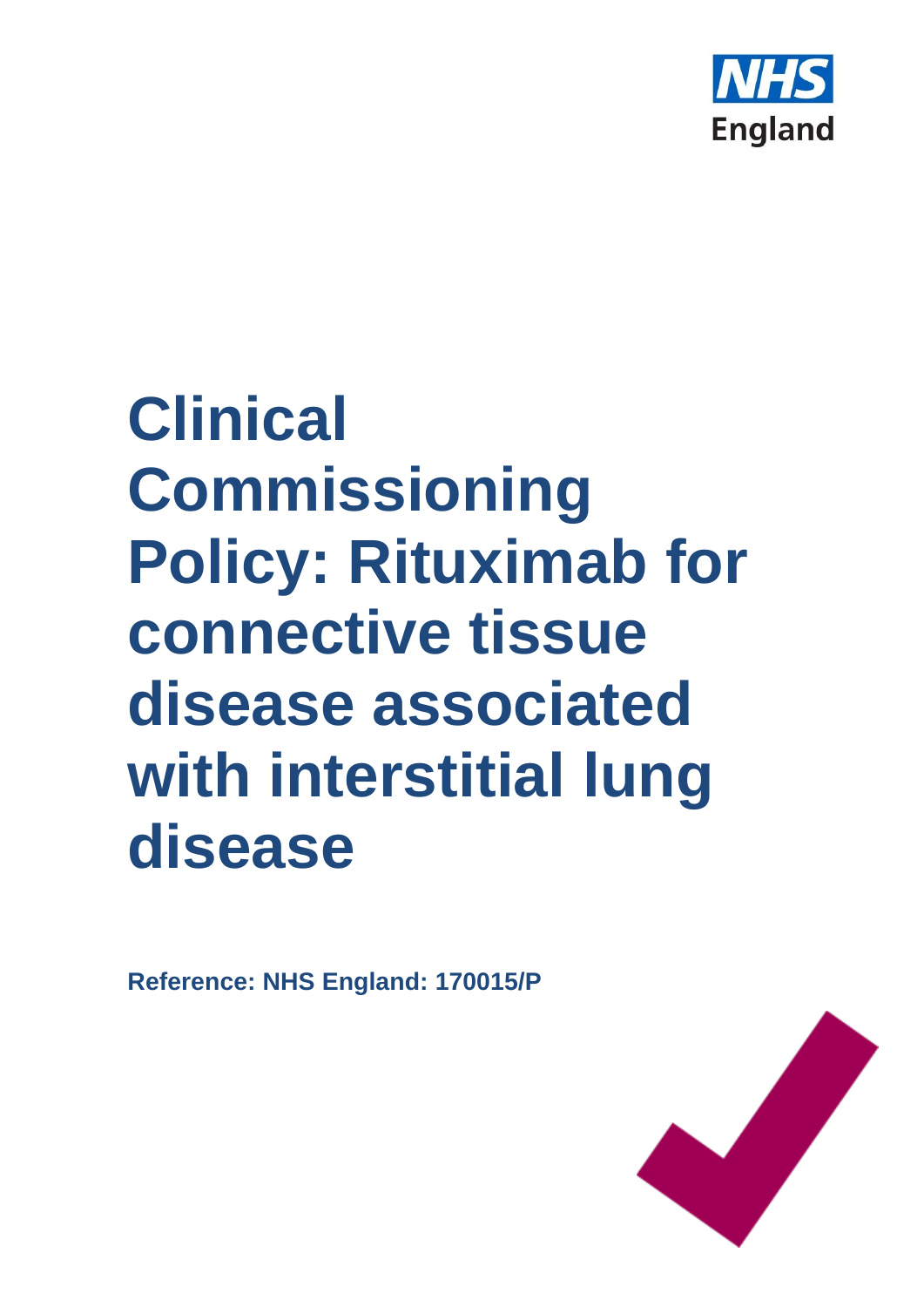| NHS England INFORMATION READER BOX                |                                                                                                                                                                                                                                                       |                                                                                                                                                                                                           |  |
|---------------------------------------------------|-------------------------------------------------------------------------------------------------------------------------------------------------------------------------------------------------------------------------------------------------------|-----------------------------------------------------------------------------------------------------------------------------------------------------------------------------------------------------------|--|
| <b>Directorate</b>                                |                                                                                                                                                                                                                                                       |                                                                                                                                                                                                           |  |
| Medical                                           | Operations and Information                                                                                                                                                                                                                            | <b>Specialised Commissioning</b>                                                                                                                                                                          |  |
| Nursing                                           | Trans. & Corp. Ops.                                                                                                                                                                                                                                   | <b>Commissioning Strategy</b>                                                                                                                                                                             |  |
| Finance                                           |                                                                                                                                                                                                                                                       |                                                                                                                                                                                                           |  |
|                                                   |                                                                                                                                                                                                                                                       |                                                                                                                                                                                                           |  |
| <b>Publications Gateway Reference:</b>            |                                                                                                                                                                                                                                                       | 05527s                                                                                                                                                                                                    |  |
| <b>Document Purpose</b>                           | Policy                                                                                                                                                                                                                                                |                                                                                                                                                                                                           |  |
| <b>Document Name</b>                              | Rituximab for connective tissue disease associated with intersitial lung<br>disease                                                                                                                                                                   |                                                                                                                                                                                                           |  |
| Author                                            | Specialised Commissioning Team                                                                                                                                                                                                                        |                                                                                                                                                                                                           |  |
| <b>Publication Date</b>                           | 01 June 2017                                                                                                                                                                                                                                          |                                                                                                                                                                                                           |  |
| <b>Target Audience</b>                            | CCG Clinical Leaders, Care Trust CEs, Foundation Trust CEs, Medical<br>Directors, Directors of PH, Directors of Nursing, NHS England Regional<br>Directors, NHS England Directors of Commissioning Operations,<br>Directors of Finance, NHS Trust CEs |                                                                                                                                                                                                           |  |
| <b>Additional Circulation</b><br>List             |                                                                                                                                                                                                                                                       |                                                                                                                                                                                                           |  |
| <b>Description</b>                                | described in this policy.                                                                                                                                                                                                                             | Not for Routine Commissioning - NHS England will not routinely<br>commission this specialised treatment in accordance with the criteria                                                                   |  |
| <b>Cross Reference</b>                            | N/A                                                                                                                                                                                                                                                   |                                                                                                                                                                                                           |  |
| <b>Superseded Docs</b><br>(if applicable)         | N/A                                                                                                                                                                                                                                                   |                                                                                                                                                                                                           |  |
| <b>Action Required</b>                            | N/A                                                                                                                                                                                                                                                   |                                                                                                                                                                                                           |  |
| <b>Timing / Deadlines</b><br>(if applicable)      | N/A                                                                                                                                                                                                                                                   |                                                                                                                                                                                                           |  |
| <b>Contact Details for</b><br>further information | england.specialisedcommissioning@nhs.net                                                                                                                                                                                                              |                                                                                                                                                                                                           |  |
| <b>Document Status</b>                            |                                                                                                                                                                                                                                                       | This is a controlled document. Whilst this document may be printed, the electronic version posted on<br>the intranst is the controlled cony. Any printed copies of this document are not controlled. As a |  |

the intranet is the controlled copy. Any printed copies of this document are not controlled. As a controlled document, this document should not be saved onto local or network drives but should always be accessed from the intranet.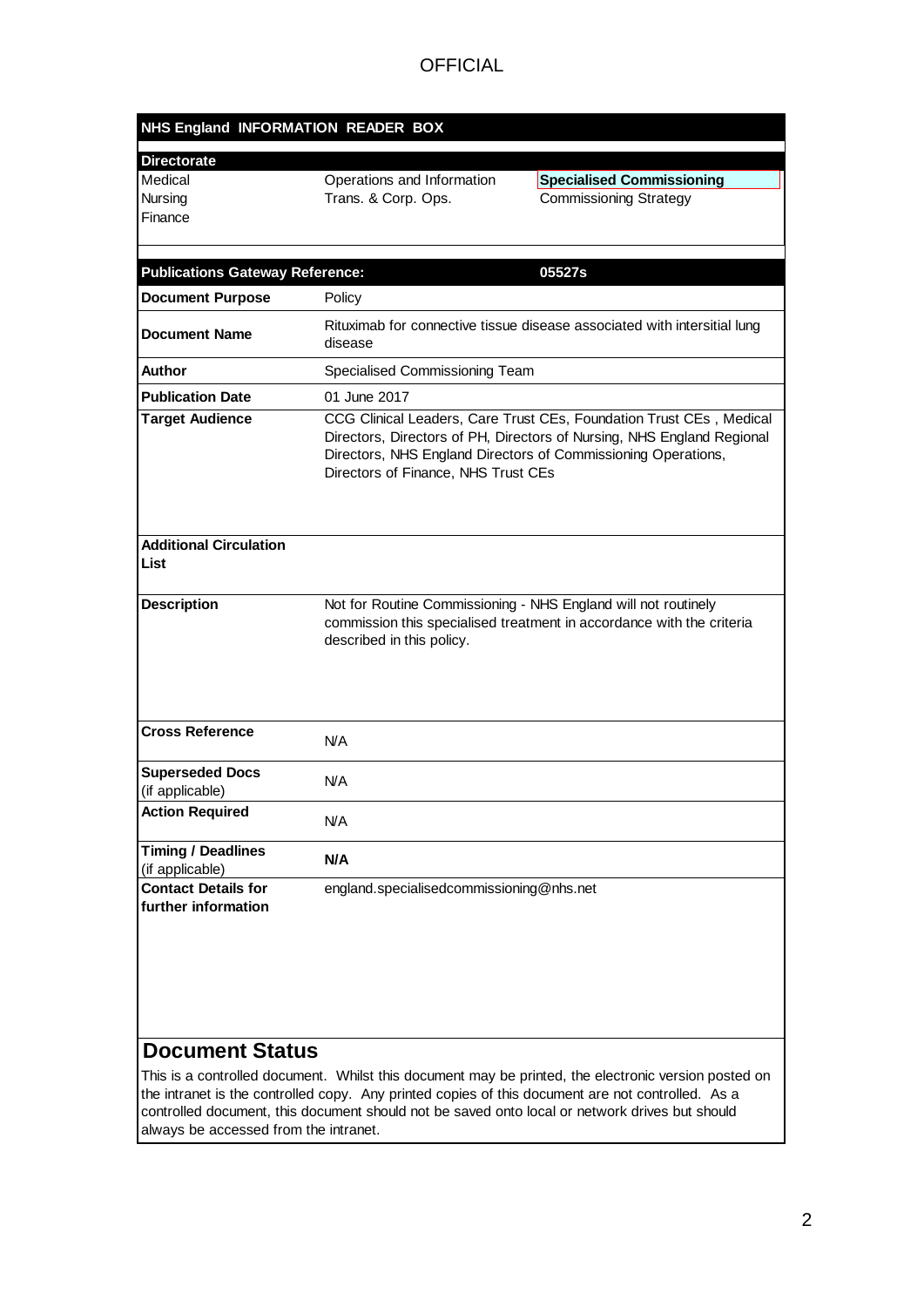## **Clinical Commissioning Policy: Rituximab for connective tissue disease associated with interstitial lung disease**

First published: June 2017

**Prepared by NHS England Specialised Services Clinical Reference Group for Specialised Respiratory Medicine and Specialised Rheumatology**

Published by NHS England, in electronic format only.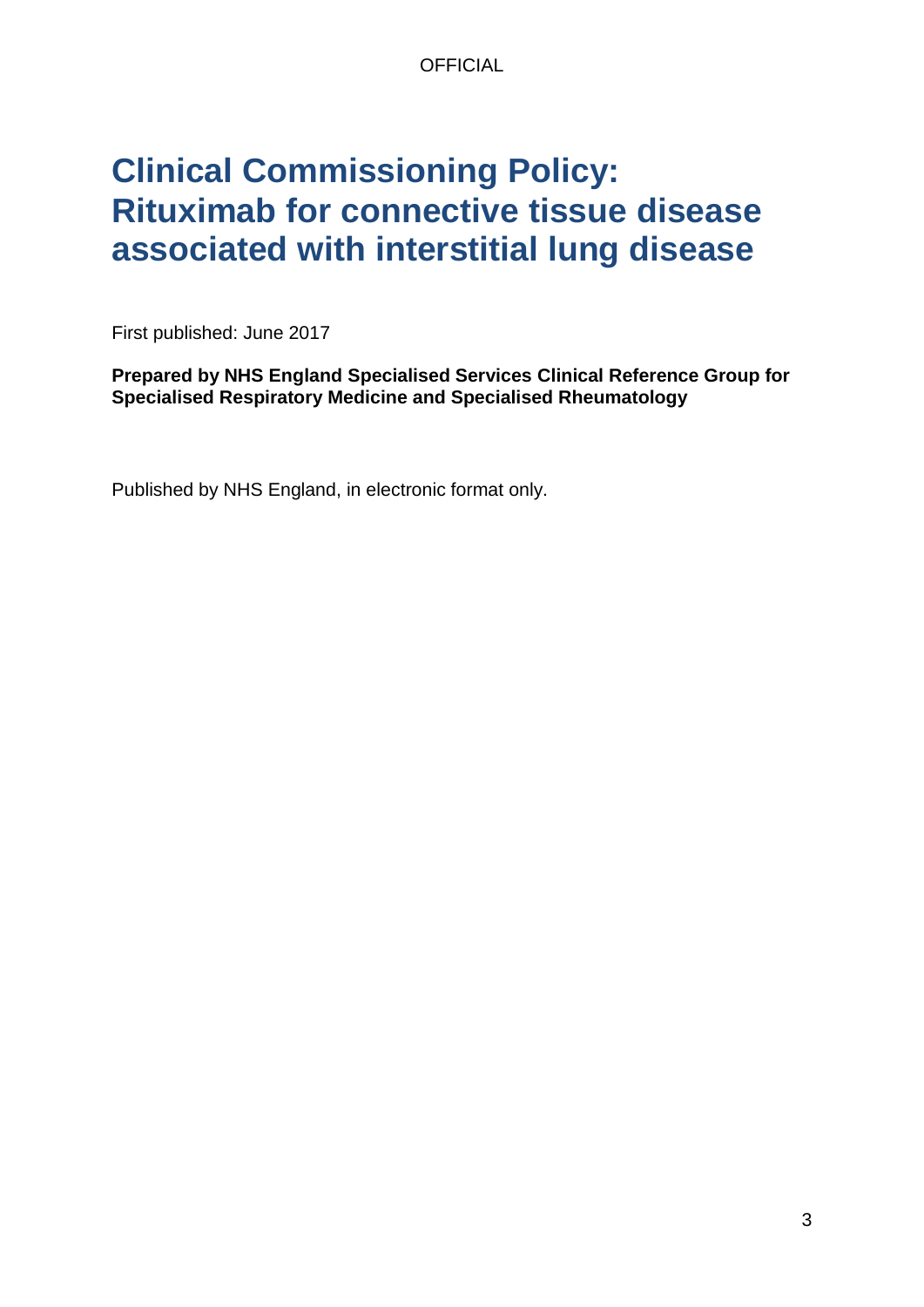## **Contents**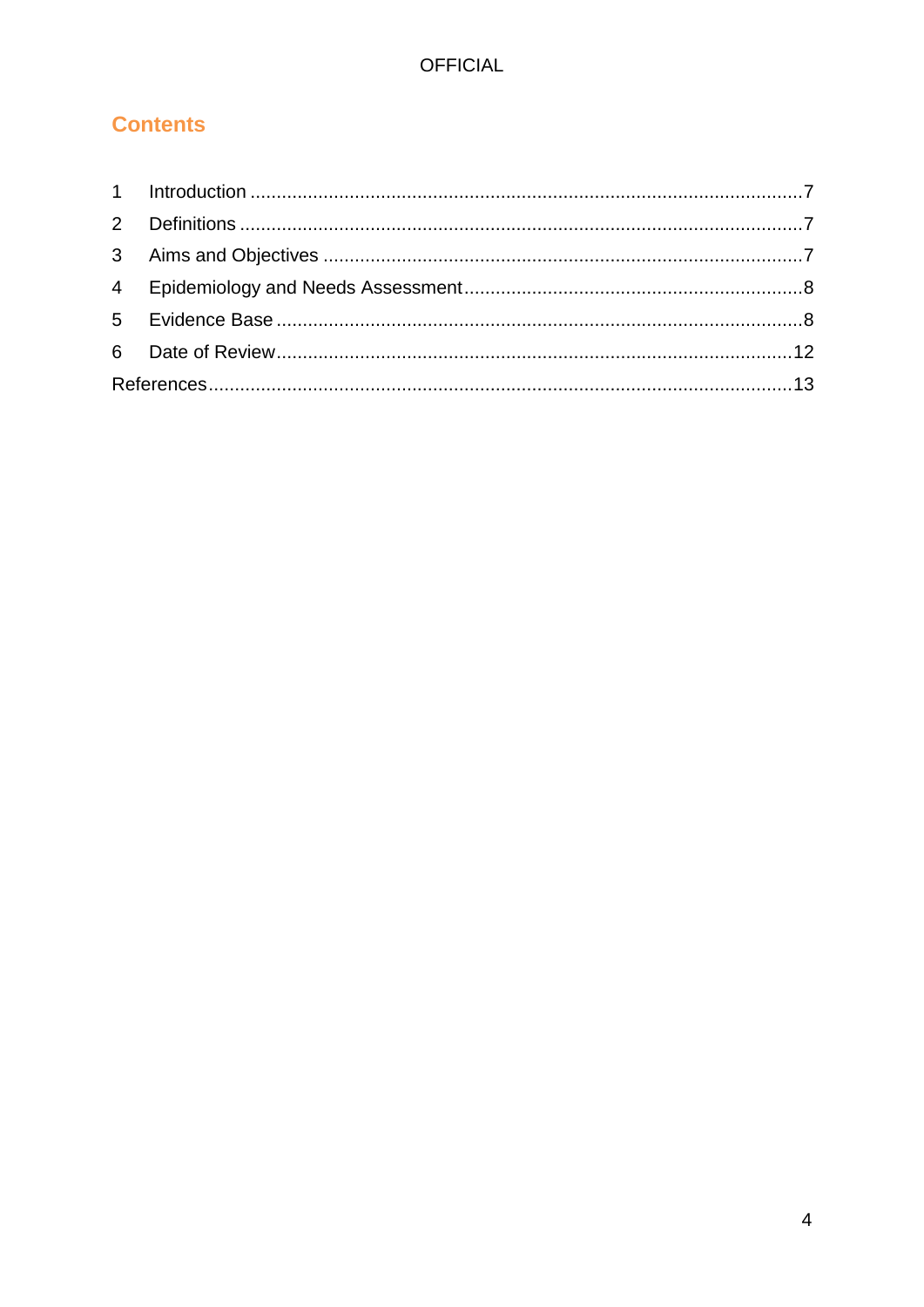## **Policy Statement**

NHS England will not routinely commission rituximab for the treatment of connective tissue disease (CTD) associated interstitial lung disease (ILD) in accordance with the criteria outlined in this document.

In creating this policy NHS England has reviewed this clinical condition and the options for its treatment. It has considered the place of this treatment in current clinical practice, whether scientific research has shown the treatment to be of benefit to patients, (including how any benefit is balanced against possible risks) and whether its use represents the best use of NHS resources.

This policy document outlines the arrangements for funding of this treatment for the population in England.

## **Equality Statement**

Promoting equality and addressing health inequalities are at the heart of NHS England's values. Throughout the development of the policies and processes cited in this document, we have:

- Given due regard to the need to eliminate discrimination, harassment and victimisation, to advance equality of opportunity, and to foster good relations between people who share a relevant protected characteristic (as cited under the Equality Act 2010) and those who do not share it; and
- Given regard to the need to reduce inequalities between patients in access to, and outcomes from healthcare services and to ensure services are provided in an integrated way where this might reduce health inequalities.

## **Plain Language Summary**

## **About connective tissue disease associated interstitial lung disease**

Interstitial lung disease (ILD) (scarring or inflammation around the alveoli, which are the air sacs in the lung) is a potentially fatal complication that develops in 10–35% of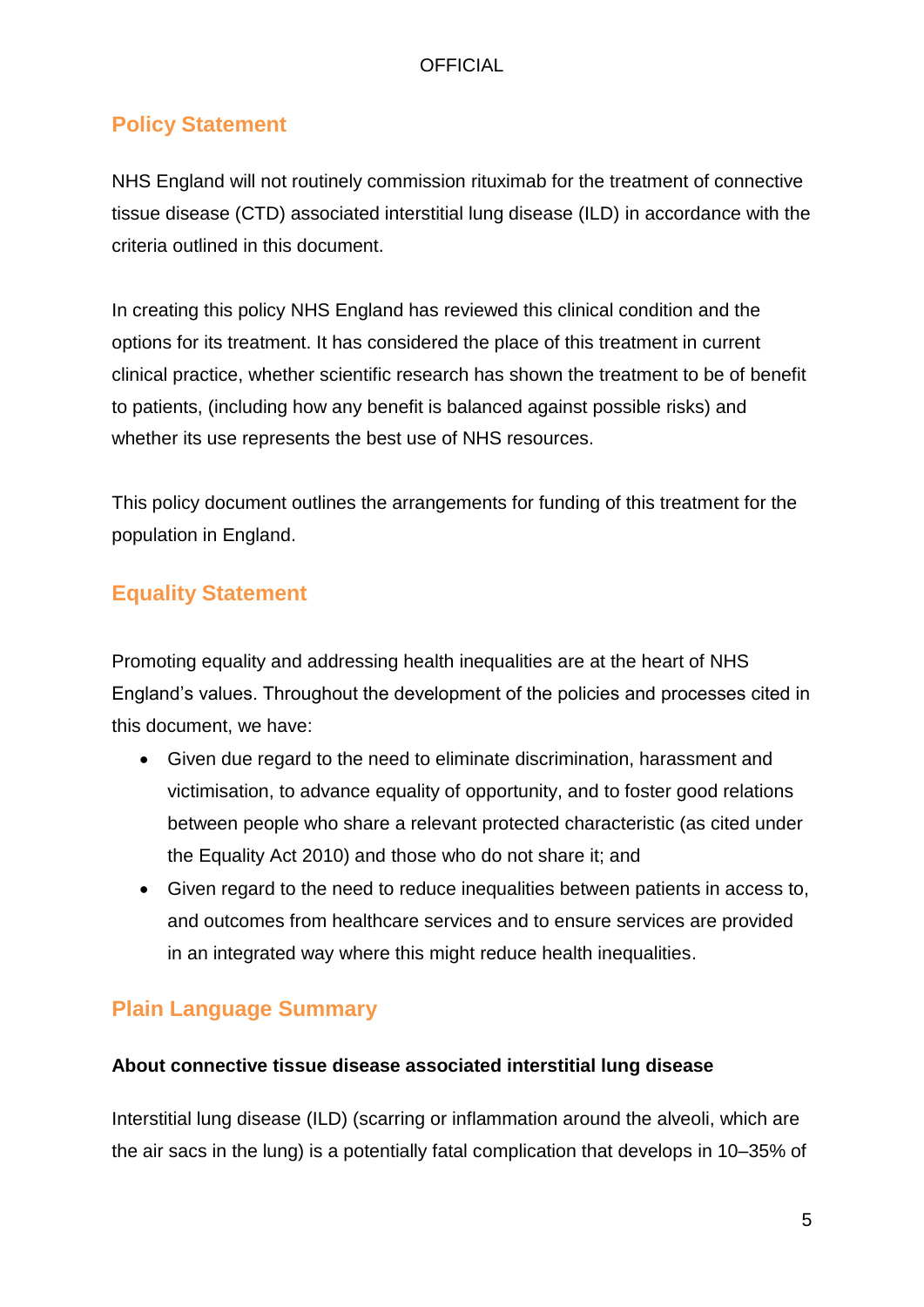patients with specific connective tissue diseases (CTD) (a group of conditions caused by over activity of the immune system).

## **About current treatments**

The usual treatment of CTD-ILD is with medicines that dampen down the immune system. In patients with severe or progressive disease this treatment is followed by steroids.

## **About the new treatment**

Rituximab is a type of drug called a monoclonal antibody which also works by damping down the body's immune system. It is approved as a treatment for certain specific immune-mediated disorders and some malignant diseases.

## **What we have decided**

NHS England has carefully reviewed the evidence to treat connective tissue disease associated with interstitial lung disease with rituximab. We have concluded that there is not enough evidence to make the treatment available at this time.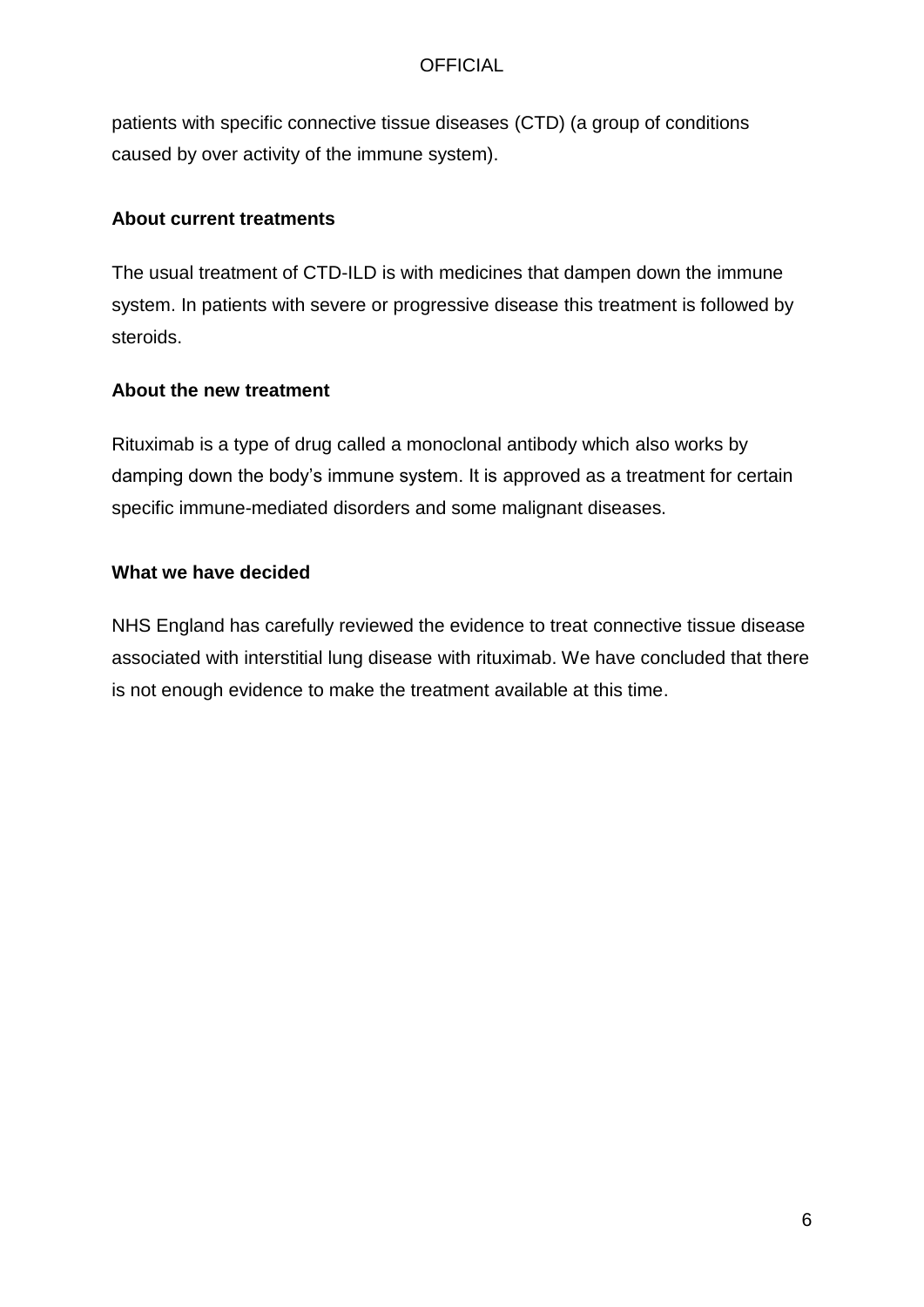## <span id="page-6-0"></span>**1 Introduction**

Interstitial lung diseases (ILD) comprise a broad spectrum of conditions, all of which are characterised by inflammation of the alveolar wall with impairment of gas exchange. ILD is a potentially fatal complication that develops in 10-35% of patients with specific connective tissue diseases (CTD), a group of conditions caused by over activity of the immune system.

The usual treatment for CTD-ILD is with medicines that dampen down the immune system. In patients with severe or progressive disease this treatment is followed by steroids.

Rituximab is a type of drug called a monoclonal antibody which also works by damping down the body's immune system. It is approved as a treatment for certain specific immune-mediated disorders and some malignant diseases.

This document describes the evidence that has been considered by NHS England in formulating clinical policy to not routinely commission rituximab for the treatment of connective tissue disease associated with interstitial lung disease.

## <span id="page-6-1"></span>**2 Definitions**

The key terms used in this policy and their definitions are:

**Rituximab:** a monoclonal antibody that targets CD-20, which is a cell surface marker that is widely expressed on B-cells, leading to B cell depletion.

## **Connective tissue disease associated interstitial lung disease (CTD-ILD**):

interstitial lung disease is a potentially fatal complication that develops in 10–35% of patients with specific connective tissue diseases.

## <span id="page-6-2"></span>**3 Aims and Objectives**

This policy aims to define NHS England's commissioning position on the use of rituximab for patients with CTD-ILD.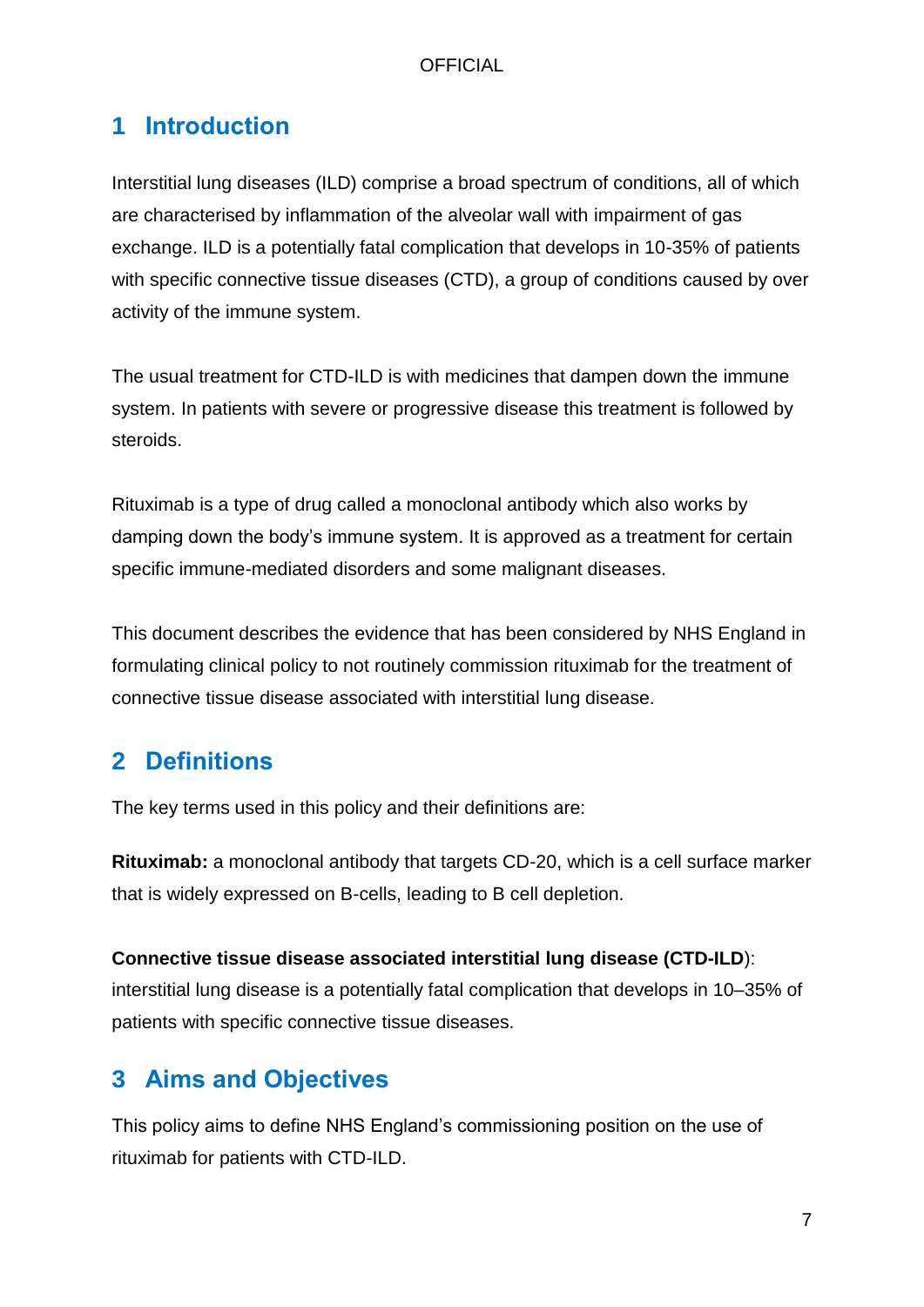The objective is to ensure evidence based commissioning in the use of rituximab for the treatment of patients with CTD-ILD.

## <span id="page-7-0"></span>**4 Epidemiology and Needs Assessment**

The precise numbers of individuals with CTD-ILD is not well defined. Of the conditions covered by this policy the best researched is scleroderma. Scleroderma has an estimated annual incidence of 19 per 1,000,000 population. Only 25–30% of patients with scleroderma develop clinically significant ILD. It can be estimated that in England there will be 250 new cases of ILD related to Scleroderma per year. The majority of these cases will be controlled with conventional oral immunosuppressant therapy. Less than 10% (approximately 25 patients per year) will have ILD resistant to conventional treatment thus may be considered for treatment with rituximab therapy. The remaining patients with CTD-ILD have a combined incidence that is similar to that of ILD associated with Scleroderma (the estimated incidence of idiopathic inflammatory myositis is 2–8 per million population with up to 33% having ILD; the incidence of MCTD (mixed connective tissue disease) is 2–5 per million with between 10%–35% having ILD. Based on available epidemiological evidence, existing specialist centre experience and previous individual funding requests it can be estimated that rituximab could be requested to treat between 30–50 patients in England per year.

## <span id="page-7-1"></span>**5 Evidence Base**

The majority of the existing evidence suggests that rituximab is associated with an improvement in lung function, CT appearance and skin condition in patients with ILD associated with scleroderma, myositis and mixed connective tissue disease, which has proved refractory to other treatments (including cyclophosphamide). Limited data is available on the impact on quality of life, muscle strength and walking distance which shows some benefit. There is no data available on cost effectiveness. There is no data available that provides a direct comparison between rituximab and other treatments.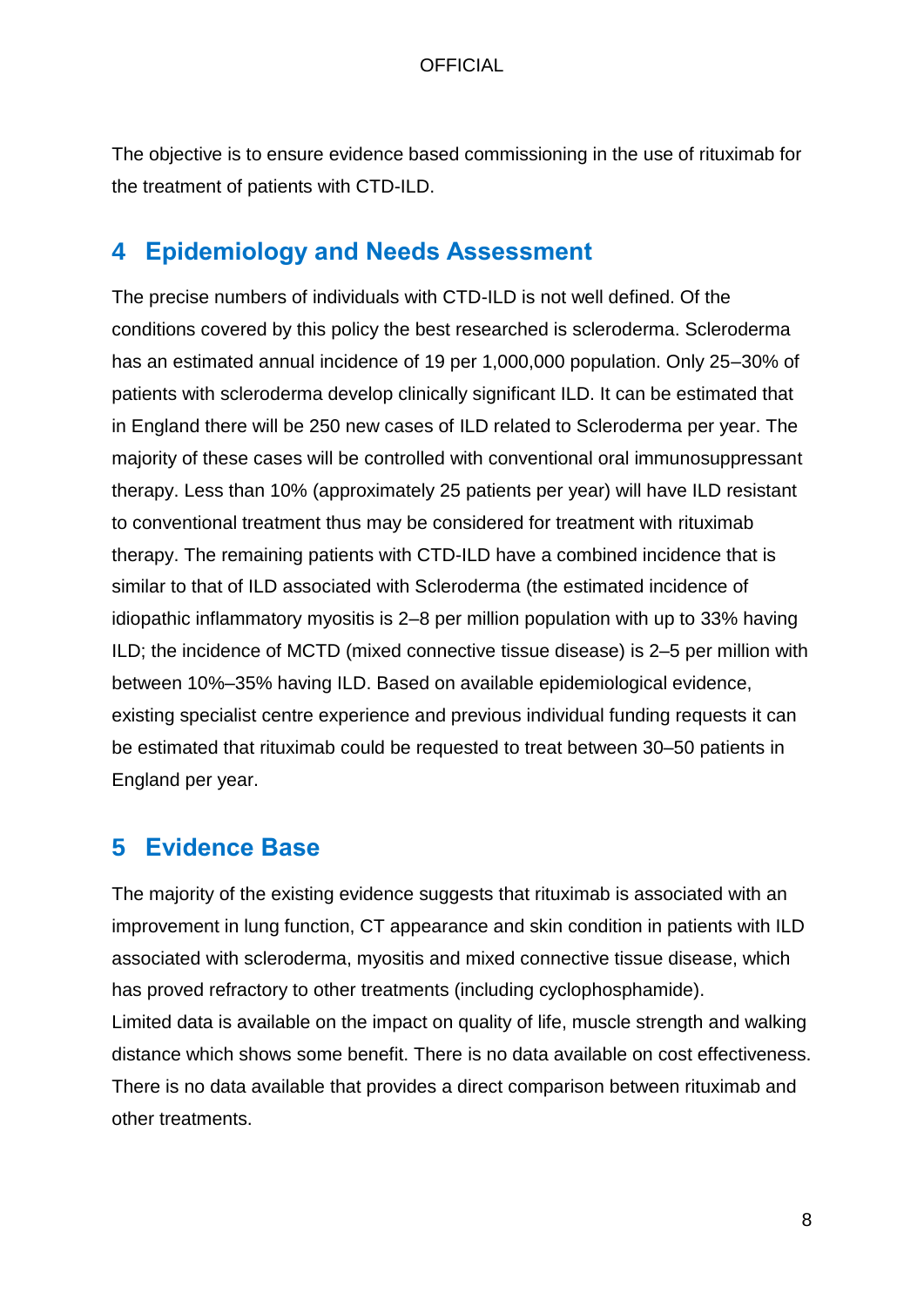The most common side effects associated with rituximab are infusion reactions, episodes of pyrexia and increased frequency of infections. Although relatively rare the latter can be fatal and must be closely monitored.

The quality of the studies available is low grade (case series and case reports). Rituximab has been used as 'rescue therapy' but in this patient cohort a randomised controlled trial (RCT) trial would be difficult to undertake due to ethical considerations.

#### **Studies included in the evidence review**

Seven case series (Sem et al., 2009, Keir, 2012, Keir, 2013, Fitzgerald, 2015, Allenbach et al., 2015, Paola et al., 2016, Sharp et al., 2016) were included. These studies reported on patients with a range of underlying diagnoses – the majority of which were CTD-ILD. Where possible only the specific data on relevant patients has been included.

Six case reports (Haroon et al., 2011, Yoo, 2012, Daoussis et al., 2010, McGonagle et al., 2008, Sumida et al., 2014, Koichi et al., 2015), with six patients in total were considered.

Due to the nature of case reports and case series there are serious limitations to the studies detailed. They are all retrospective, subject to significant bias in publishing, reporting and selection and the study design does make it challenging to infer causality. However, for this patient group there is little opportunity to design experimental studies as the only option for use as a control or comparison is stopping treatment.

#### **Results**

#### **Lung function**

The case series reported by Paola et al. (2016) included only one relevant patient. This study reported improvements in both percentage predicted FVC (Forced Vital Capacity) (from 64% to 115%) and percentage predicted DLCO (Diffusing capacity of the lungs for carbon monoxide) (from 20% to 74%).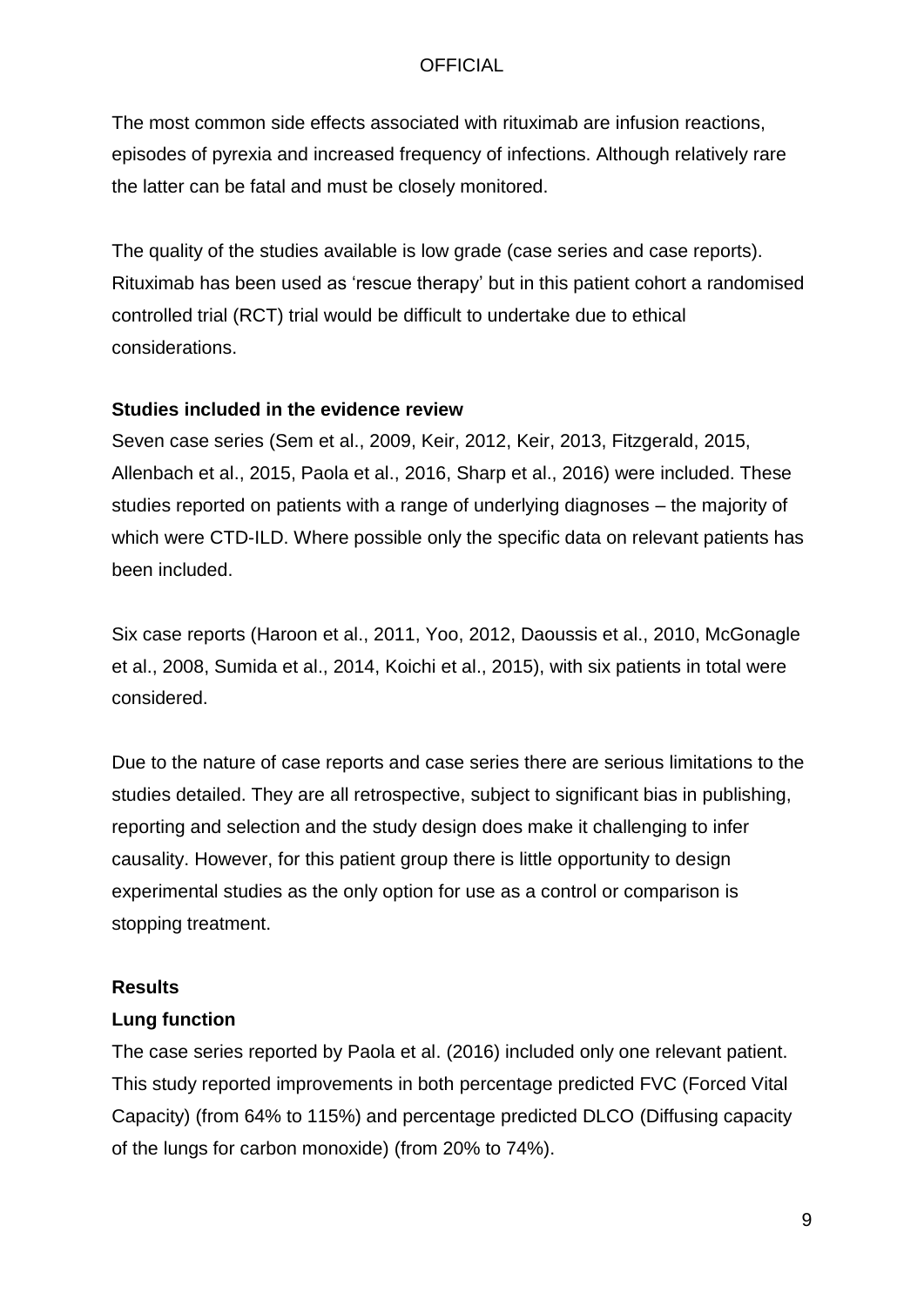Keir et al. (2013) showed improvements in the median predicted DLCO (p<0.01) and FVC (p<0.01) 6-12 months post-rituximab for the CTD-ILD group (32/33 patients were relevant). At the point of rituximab administration the median FVC was 44% (24.0-99.0%) and DLCO of 24.5% (11.4-67.0%). Kier et al. (2013) showed improvement in percentage predicted median FVC of 8.9% (p<0.01) and stabilisation of previously declining DLCO (median change 0% p<0.01) in all patients. This compares with a median decline in FVC of 14.3% and DLCO of 18.8% in the preceding 6-12 months. Fitzgerald et al. (2015) showed improvement in DLCO and FEV (Forced Expiratory Volume) in five of the six patients observed. In the three patients previously treated with cyclophosphamide the percentage change in DLCO ranged from -15.13 to +50.33. The percentage change in predicted FVC ranged from +8.92 to +28.27. Sem et al. (2009) reported an improvement of >10% FVC in six patients and >15% DLCO in three patients. No statistical testing was undertaken in this study. Sharp et al. (2016) reported a statistically significant change in FVC (mean change 4.1%, 95% CI 0.9, 7.2; P=0.01) but not DLCO (mean change 2.1%, 95% CI -1.0, 5.2; p=0.18). Allenbach et al. (2015) reported an improvement in ILD for five out of their ten patients, four had stable disease and one worsened – however it was not possible to isolate the patient who had previously received cyclophosphamide from the cohort. One study (Bosello et al., 2010) did not show a statistically significant improvement in lung function.

All six case reports (Haroon et al., 2011, Yoo, 2012, Daoussis et al., 2010, McGonagle et al., 2008, Sumida et al., 2014, Koichi et al., 2015) reported some improvement in pulmonary function in the patients treated. Haroon et al. (2011) reported an improvement in oxygen saturation (pre-rituximab saturation 94% baseline, 1 minute 91%, 6 minutes 72%, 7 months post rituximab 96% baseline, 1 minute 96%, 6 minutes 90%) and limited impact on FVC and DLCO. Yoo et al. (2012), Daoussis et al. (2010) and Sumida et al. (2014) observed an improvement in both FVC and DLCO. Koichi et al. (2015) reported a decrease in AaDO2 (Alveolar – arterial gradient). McGonagle et al. (2008) observed mixed results.

## **CT Imaging changes**

One case series (Fitzgerald et al., 2015) reported on CT imaging changes with ILD severity scale improved or remained stable in six out of seven patients with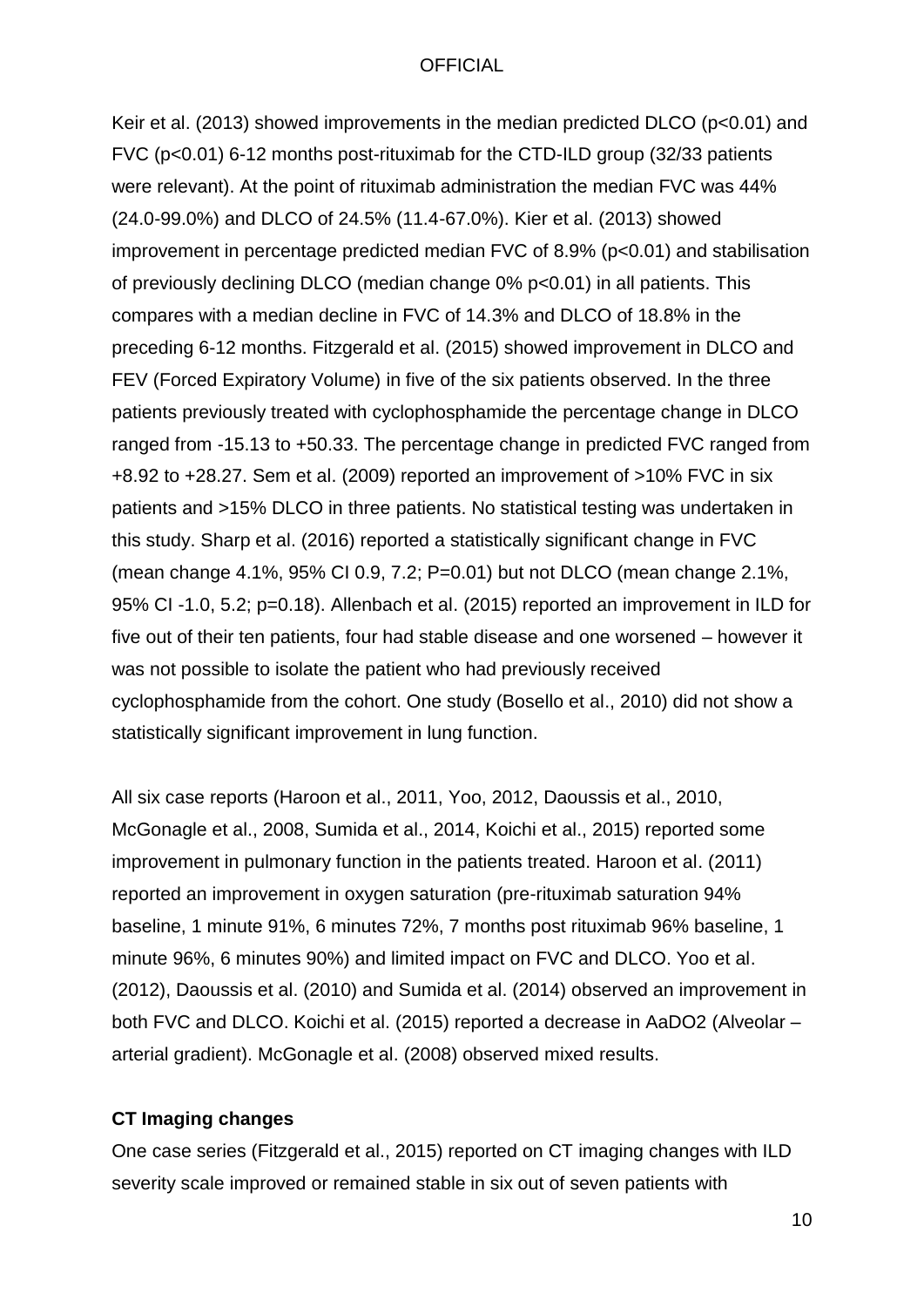interstitial disease in pre-treatment scans, but without sufficient detail to ascertain whether these were patients who were relevant to the policy proposition. Sem et al. (2009) also reported improvement in ground glass appearance on HRCT (High resolution computed tomography) resolution in five patients. One patient in this case series reported increased levels of fibrosis after rituximab treatment. Sharp et al. (2016) reported CT changes which did not reach statistical significance.

Four case reports described CT changes (Yoo, 2012, McGonagle, 2008, Sumida, 2014, Koichi, 2015). All reported improvement in ground glass changes and McGonagle et al. (2008) noted resolution of air bronchograms although none of the reports used a scale for recording lung changes.

## **Quality of life**

The case series by Bosello et al. (2010) measured improvements in the impact of the disease after rituximab administration in all patients but one using the Global Health Status (GH) and Health Assessment Questionnaire (HAQ). HAQ fell from 0.9 +/- 0.7 to 0.4  $+/-0.5$  (p=0.01) and GH improved from 59.4 $+/-$  20.9 to 82.8 $+/-16.6$  (p=0.01). These patients had been treated with rituximab for resistant skin rather than lung manifestations of their disease.

None of the case reports reported a formal measure of quality of life although four case reports (Haroon et al., 2011, Daoussis et al., 2010, McGonagle et al., 2008, Sumida et al., 2014) and two case series (Paola et al., 2016, Keir et al., 2012) reported subjective improvement of patients' symptoms and dyspnoea.

#### **6 Minute walk**

Haroon et al. (2011) and Daoussis et al. (2010) reported improved 6 minute walk distance from 360m to 570m and 400m to 475m respectively.

## **Skin changes**

Daoussis et al. (2010) reported improvement in modified Rodnan Skin Scores in their patient from 20 to 9 following rituximab treatment. Bosello et al (2010) also reported improvement in skin disease activity, severity and overall score. These changes were statistically significant.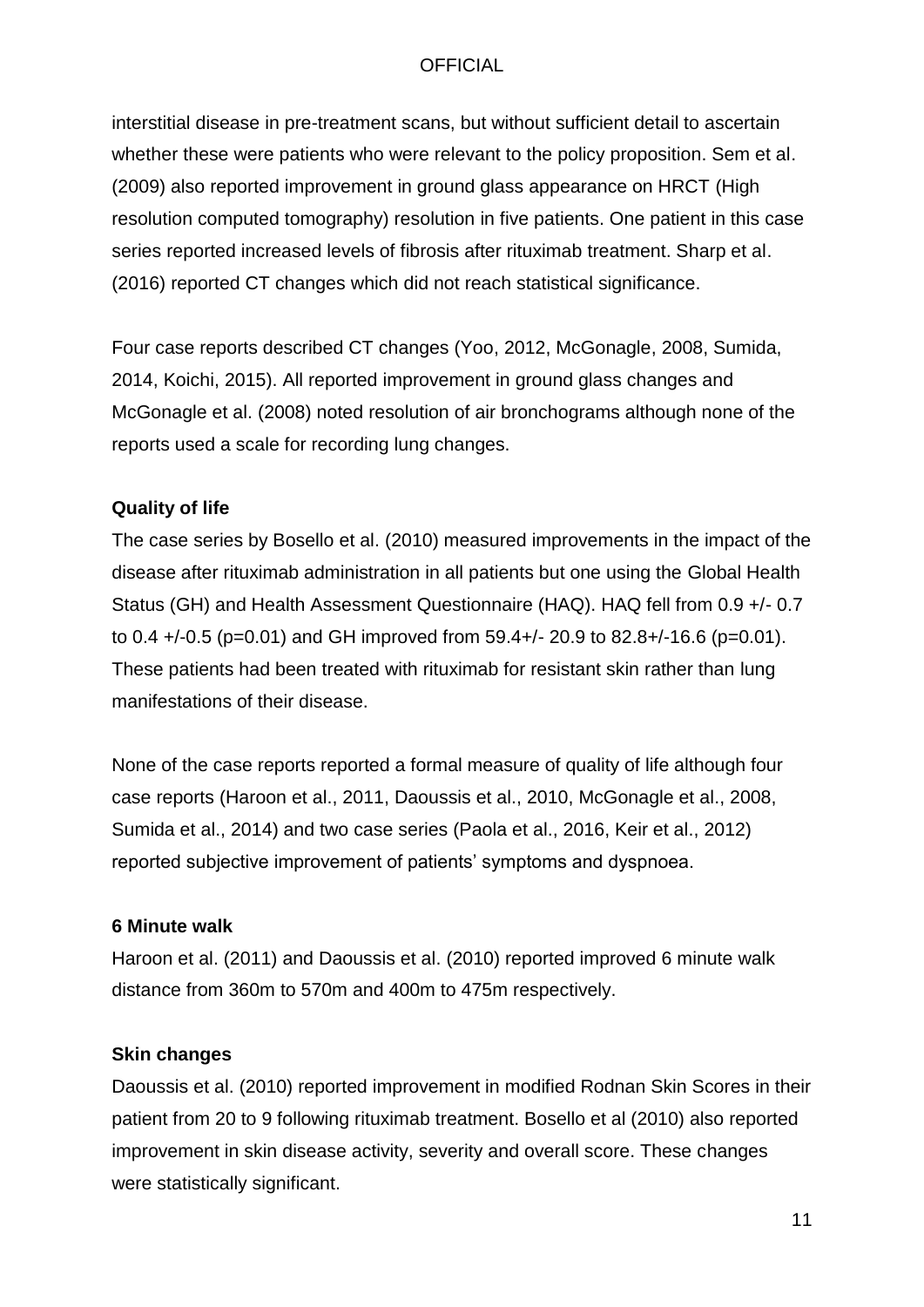#### **Muscle strength**

Allenbach et al. (2015) reported some improvement in muscle testing at month 12 after treatment with rituximab. Sem et al. (2009) also reported improvements in a small subset of patients.

#### **Adverse effects**

The main complication reported was respiratory infection, reported by Keir et al. (2013), Fitzgerald et al. (2015), Allenbach et al. (2015) and Keir et al. (2012). Allenbach (2015) reported a patient developing ARDS (Acute Respiratory Distress syndrome) but this may have been linked to methotrexate withdrawal. One patient died following an aspiration pneumonia (Fitzgerald et al., 2015) and another died after developing a Pneumocystis infection (Sem et al., 2009). Sem at al. (2009) also reported one infusion related adverse event and six patients attending hospital with raised CRP and fever. Allenbach (2015) also reported one febrile episode as well as two urinary tract infections and one patient with candida.

Out of the five case reports only Daoussis et al. (2010) reported a significant adverse event. One patient contracted a severe respiratory infection which required hospitalisation and intravenous antibiotics (Daoussis et al., 2010).

## <span id="page-11-0"></span>**6 Date of Review**

This document will be reviewed when information is received which indicates that the policy requires revision.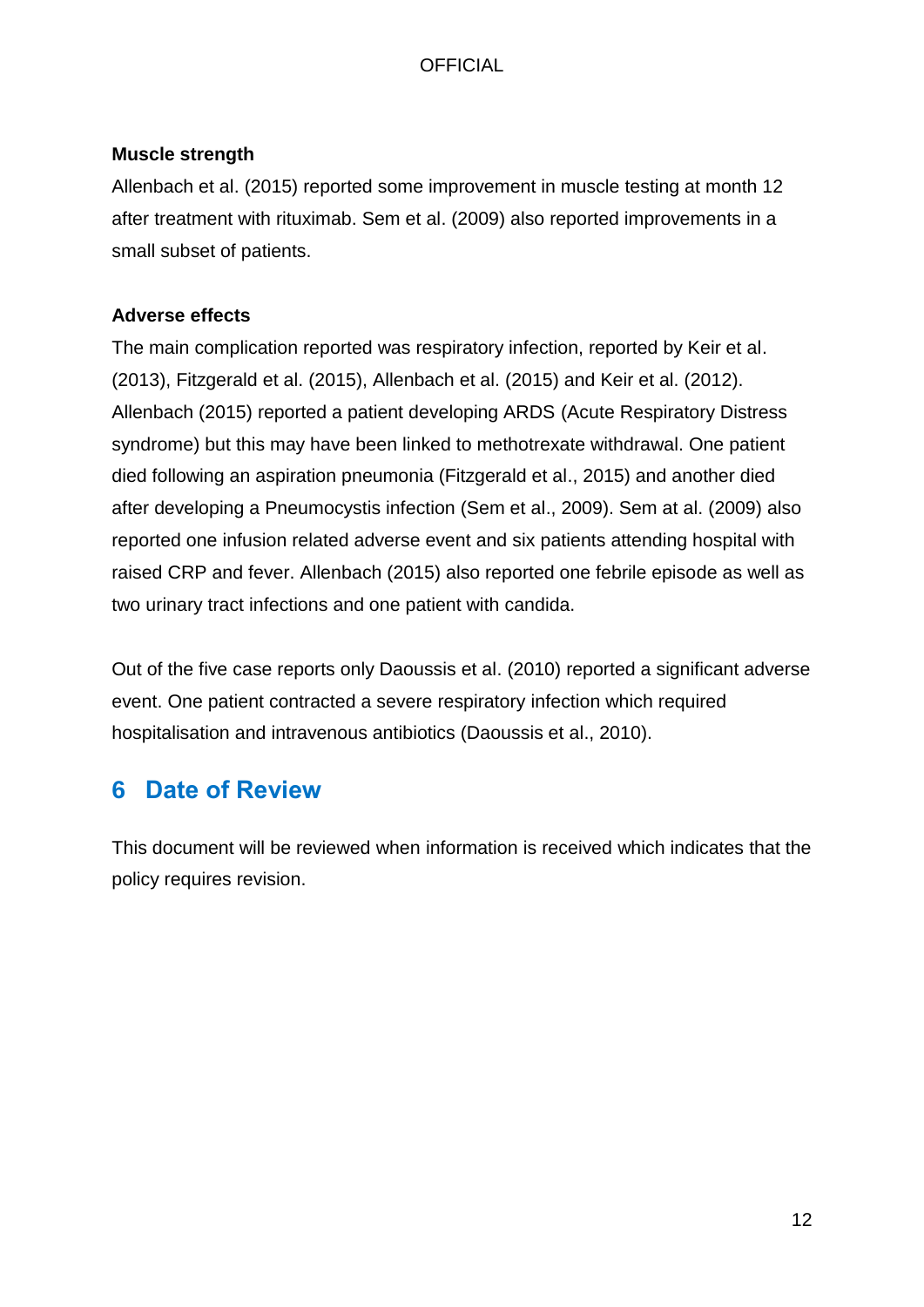## <span id="page-12-0"></span>**References**

Allenbach, Y., Guiguet, M., Rigolet, A. et al. (2015) Efficacy of rituximab in refractory inflammatory myopathies associated with anti-synthetase auto-antibodies; an open label, phase II trial. *PLoS ONE* 10(11). Available from : e0133702. doi:10.1371/journal.pone.0133702

Andersson, H., Sem, M., Lund, M.B. et al. (2015) Long term experience with rituximab in anti-synthetase syndrome related interstitial lung disease. *Rheumatology.* 54 (8): 1420-8.

Bosello, S., De Santis, M., Lama, G. et al.(2010) B cell depletion in diffuse, progressive systemic sclerosis: safety, skin score modification and IL-6 depletion in an up to 36-month follow-up open-label trial. *Arthritis Res Ther*. 12(2): R54.

Chartrand, S., Fischer, A. (2015) Management of connective tissue disease associated interstitial lung disease. *Rheumatic Disease Clinics of North America*. 41(2): 279-94

Daoussis, D., Liossis, S-N., Tsamandas, A., et al. (2010) Is there a role for B-cell depletion as therapy for Scleroderma? A case Report and review of the literature. *Semin Arthritis Rheum* 40: 127-136 doi:10.1016/j.semarthrit.2009.09.003

Daoussis, D., Liossis, S.C., Tsamandas, A.C. et al. (2012) Effect of long-term treatment with rituximab on pulmonary function and skin fibrosis in patients with diffuse systemic sclerosis. *Clin Exp Rheumatol*. 30 (Suppl. 71): S17-S22

Fitzgerald, D.B., Moloney, Fiachra et al. (2015) Efficacy and safety of rituximab in connective tissue disease related interstitial lung disease. *Sarcoidosis vasculitis and diffuse lung diseases.* 32: 215-221

Giuggiolu, D., Lumettu, F., Claci, M. et al. (2015) Rituximab in the treatment of patients with systemic sclerosis. Our experience and review of the literature. *Autoimmunity review*s. 14: 1072-1078

Haroon, M., McLaughlin, P., Henry, M., et al. (2011) Cyclophosphamide-refractory scleroderma-associated interstitial lung disease: remarkable clinical and radiological